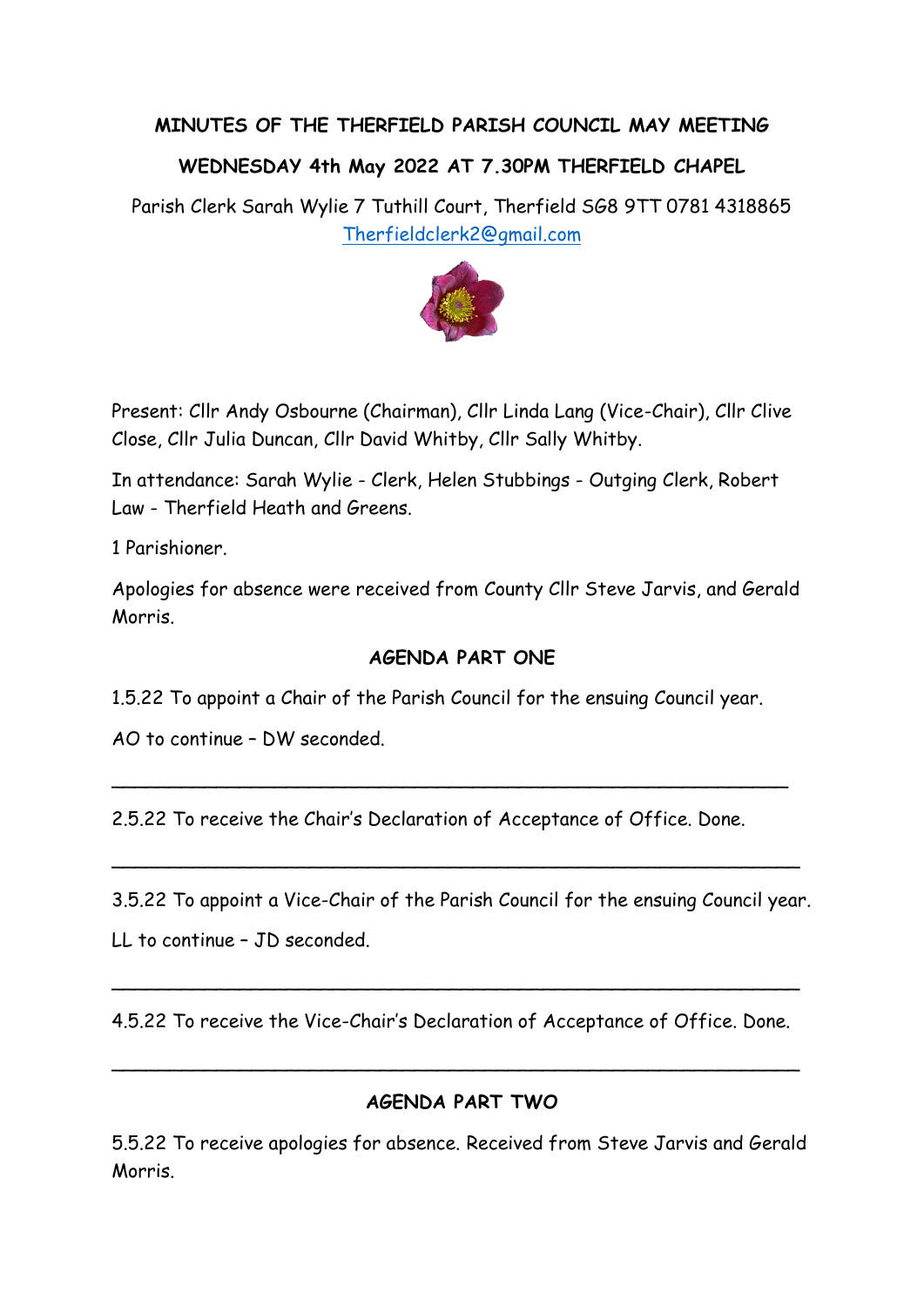6.5.22 To receive members declaration of any pecuniary interest connected to the agenda. None.

\_\_\_\_\_\_\_\_\_\_\_\_\_\_\_\_\_\_\_\_\_\_\_\_\_\_\_\_\_\_\_\_\_\_\_\_\_\_\_\_\_\_\_\_\_\_\_\_\_\_\_\_\_\_\_\_\_\_\_

\_\_\_\_\_\_\_\_\_\_\_\_\_\_\_\_\_\_\_\_\_\_\_\_\_\_\_\_\_\_\_\_\_\_\_\_\_\_\_\_\_\_\_\_\_\_\_\_\_\_\_\_\_\_\_\_\_\_\_

7.5.22 To approve the minutes of the Meeting of the Parish Council held on the 8th March 2022 and to authorise the Chairman to sign them as a true record.

Drivesafe - arising from last meeting. Dave Whitby was going to check progress with police in contacting village volunteers.

AO approved and signed. Seconded by LL and SW.

8.5.22 To approve the minutes of the Jubilee Finance Parish Council Meeting held on the 5th April 2022 and to discuss progress and outstanding issues including:

\_\_\_\_\_\_\_\_\_\_\_\_\_\_\_\_\_\_\_\_\_\_\_\_\_\_\_\_\_\_\_\_\_\_\_\_\_\_\_\_\_\_\_\_\_\_\_\_\_\_\_\_\_\_\_\_\_\_\_

- BHIB Jubilee insurance Clerk to confirm.
- Clerk to email Steve Jarvis about possible grants.
- Clerk to send a letter to Conservators re permission to use the Village green, copying in the golf club.
- Wednesday evening put up the bunting…7pm.
- Parish Council to do refreshments on the Thursday evening.
- Hex Fireworks etc… ordered and cheque sent.
- Orange fence and posts to come from Andy Chapman.
- Loud speaker potentially from Rob Greenwood?
- AO to speak to Peter Gartside to inform him of what is happening.
- JD and LL to work together on the flyer as to what commemoration bits are desired – the HUB? What is the cut off date for ordering memorabilia?
- What's happened to the Millenium Fund? AO to speak to Richard Genochio

\_\_\_\_\_\_\_\_\_\_\_\_\_\_\_\_\_\_\_\_\_\_\_\_\_\_\_\_\_\_\_\_\_\_\_\_\_\_\_\_\_\_\_\_\_\_\_\_\_\_\_\_\_\_\_\_\_\_\_

\_\_\_\_\_\_\_\_\_\_\_\_\_\_\_\_\_\_\_\_\_\_\_\_\_\_\_\_\_\_\_\_\_\_\_\_\_\_\_\_\_\_\_\_\_\_\_\_\_\_\_\_\_\_\_\_\_\_\_

9.5.22 To invite members of the public to address the meeting.

To add Betty Hartley as an email recipient of the agenda.

10.5.22 To approve the year end Accounts. Helen Stubbings.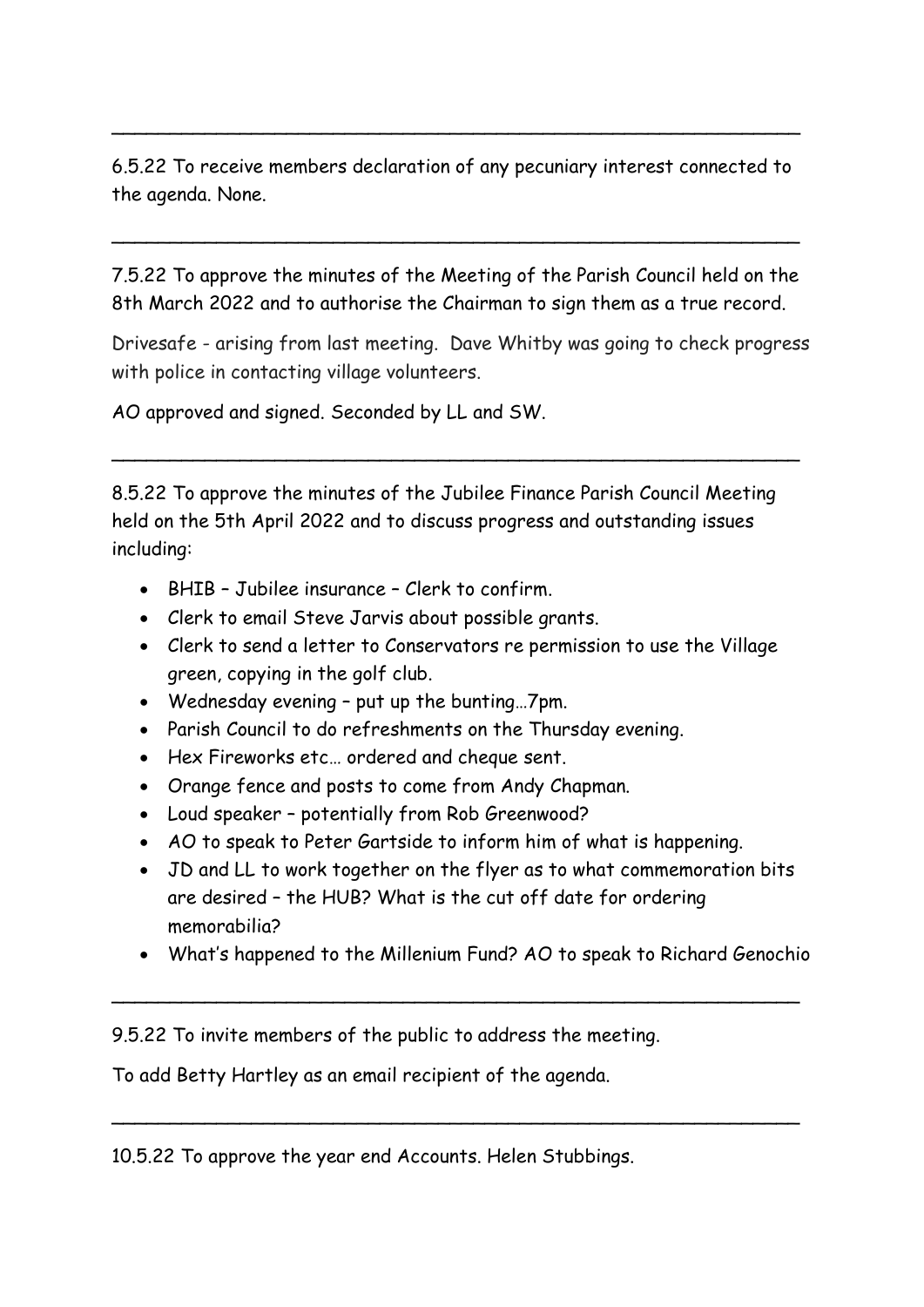11.5.22 To accept the request for exemption from external audit. Done.

\_\_\_\_\_\_\_\_\_\_\_\_\_\_\_\_\_\_\_\_\_\_\_\_\_\_\_\_\_\_\_\_\_\_\_\_\_\_\_\_\_\_\_\_\_\_\_\_\_\_\_\_\_\_\_\_\_\_\_

\_\_\_\_\_\_\_\_\_\_\_\_\_\_\_\_\_\_\_\_\_\_\_\_\_\_\_\_\_\_\_\_\_\_\_\_\_\_\_\_\_\_\_\_\_\_\_\_\_\_\_\_\_\_\_\_\_\_\_

12.5.22 Accounts for payment, including Clerk's salary, HAPTC annual subscription, Hex Fireworks with an agreement in place for Bullard, Public Clocks and RoSPA invoices. Proposed by Clerk, seconded by the Council.

13.5.22 To discuss appointment of new member of the Council. A written application had been received and discussed. It was agreed AO should invite the applicant to join the council.

\_\_\_\_\_\_\_\_\_\_\_\_\_\_\_\_\_\_\_\_\_\_\_\_\_\_\_\_\_\_\_\_\_\_\_\_\_\_\_\_\_\_\_\_\_\_\_\_\_\_\_\_\_\_\_\_\_\_\_

14.5.22 To discuss matters relating to the Heath and Greens – including Chapel Green.

\_\_\_\_\_\_\_\_\_\_\_\_\_\_\_\_\_\_\_\_\_\_\_\_\_\_\_\_\_\_\_\_\_\_\_\_\_\_\_\_\_\_\_\_\_\_\_\_\_\_\_\_\_\_\_\_\_\_\_

Chapel Green - The Conservators' representative, Robert Law, stated that they were only prepared to carry out one cut and collect of Chapel Green in October this year which was disappointing.

Nettles and hogweed – to be spot sprayed.

15.5.22 To discuss matters relating to Footpaths and Parish Paths Partnership.

\_\_\_\_\_\_\_\_\_\_\_\_\_\_\_\_\_\_\_\_\_\_\_\_\_\_\_\_\_\_\_\_\_\_\_\_\_\_\_\_\_\_\_\_\_\_\_\_\_\_\_\_\_\_\_\_\_

Footpaths – rotten posts footpath 20 – Julia Clark is no longer in her position. SW has offered to show the new person around if necessary. Rights of Way and Parish Partnerships - warning notes – bridge 17 – ask for posts for danger signs. SW to action.

Reg and Tom have re-instated the footpaths and John King has done his already.

\_\_\_\_\_\_\_\_\_\_\_\_\_\_\_\_\_\_\_\_\_\_\_\_\_\_\_\_\_\_\_\_\_\_\_\_\_\_\_\_\_\_\_\_\_\_\_\_\_\_\_\_\_\_\_\_\_\_

16.5.22 To discuss matters relating to the playground – including RoSPA assessment and the installation of the new trampoline on the 16th May.

AO and DW to be present. Clerk to email Trevor Sharp and ask him to attend.

\_\_\_\_\_\_\_\_\_\_\_\_\_\_\_\_\_\_\_\_\_\_\_\_\_\_\_\_\_\_\_\_\_\_\_\_\_\_\_\_\_\_\_\_\_\_\_\_\_\_\_\_\_\_\_\_\_\_\_